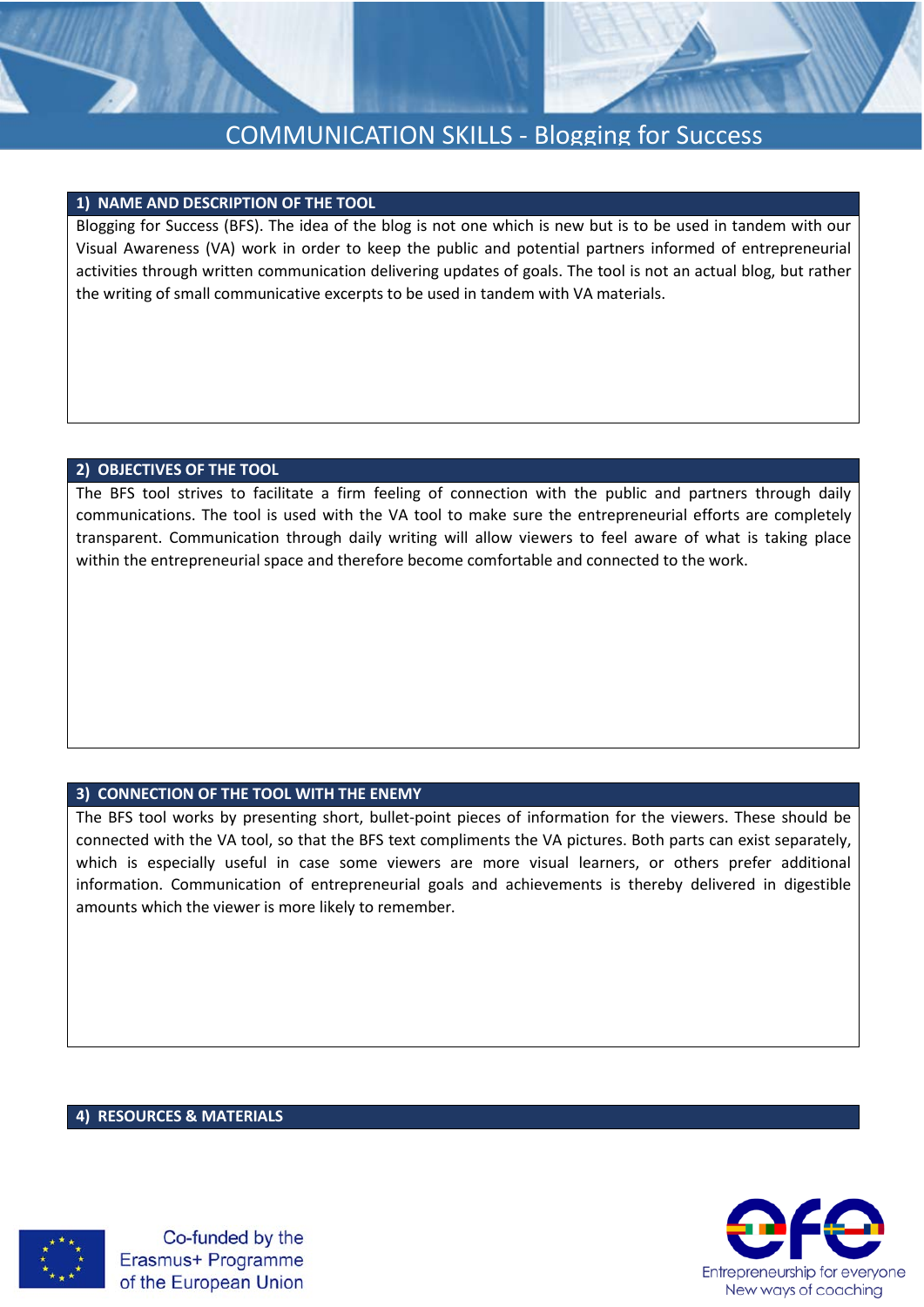



Resources needed are computer with a back-up storage unit that can be used to keep copies of all the posts and pictures. Additionally, the communication resource is necessary as the writer can only effectively communicate information with the public if first the information is communicated to them. Finally, specific social media platforms are needed for sharing the information with viewers.

## **5) IMPLEMENTATION OF THE TOOL**

- (Step 1: Weekly Planning: 1 hour. This should take place in the form of a meeting between the writer, the VA expert, and the management/entrepreneur. The long-term goals should be discussed and reiterated, along with a weekly plan. The weekly plan should consist of a five-day sketch with particular activities for each day. The "activities" should utilize specific platforms, and part of the weekly planning is determining which platforms on which days to build consistency in posting.
- Step 2: Daily Planning: 30 minutes. A review of the weekly plan should tell the writer which platforms to post on, what should be written in accordance with the VA materials and what to add to posts (i.e., tagging people or organizations. Communication with the VA expert might need additional time to discuss strategies and writing to make sure these works effectively with the VA material in communicating the information.
- Step 3: 30 minutes: A daily review of the written communication and visual materials posted from the previous day should be checked and data recorded to indicate what was the public reaction to posted communication and visual materials, as well as any interactions with local, national, or international partners.
- Step 3, 15 minutes: A weekly log reflecting completed activities and data should be devised and submitted to management/entrepreneurial staff. Descriptions of communicative and VA materials which were "posted" throughout the week should also be included, as well as brief indicators stating which material was most popular, etc.



Co-funded by the Erasmus+ Programme of the European Union